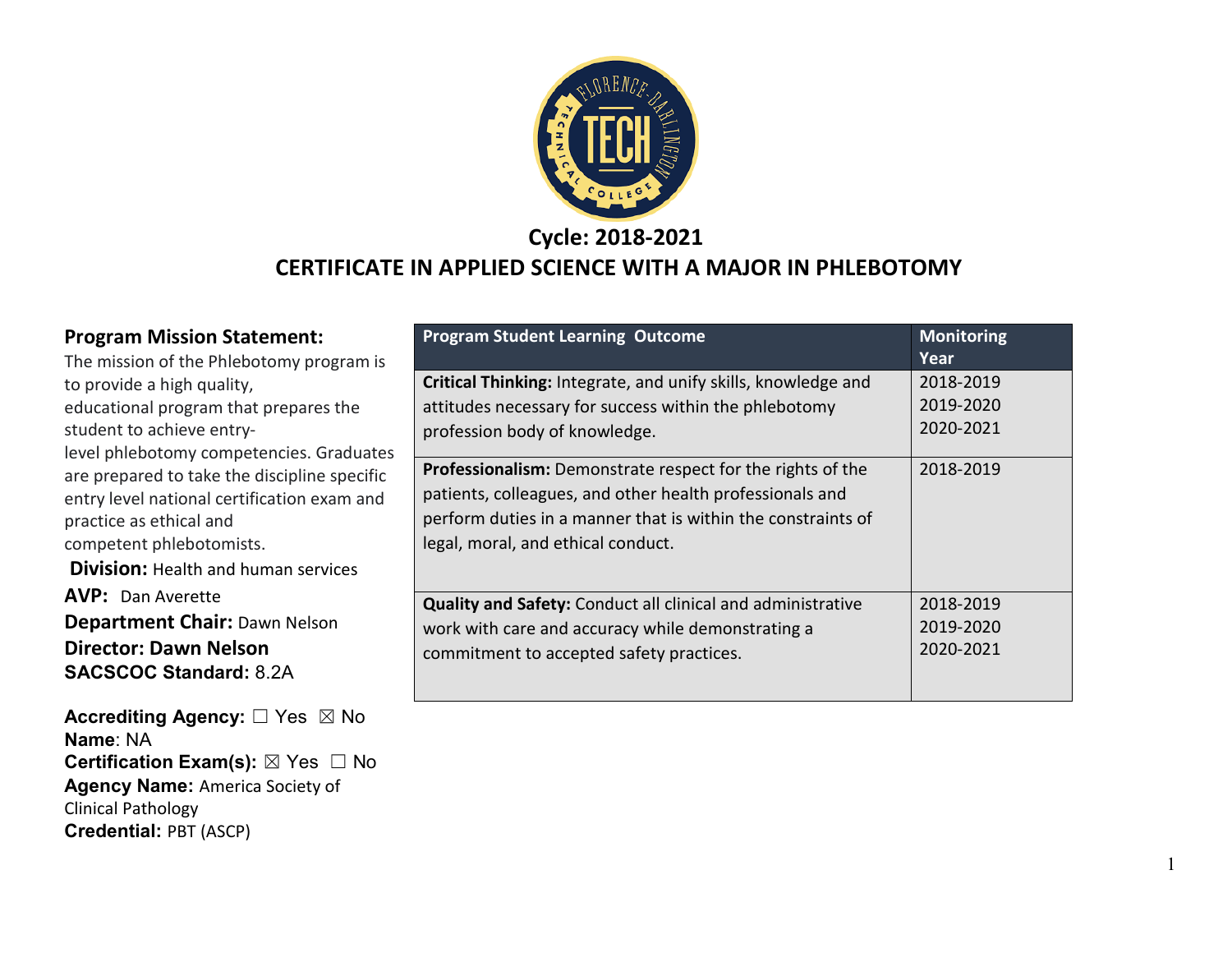## **STUDENT LEARNING OUTCOMES FOR CAS.PBT – 2018-2019**

| A. Student<br><b>Learning</b><br><b>Outcomes</b>                                                                                                                                                                                                         | <b>B.</b> What<br>courses<br>are SLOs<br><b>Assessed</b>                                                                                                                                                                                                                   | C. Methods for<br><b>Outcomes</b><br><b>Assessment</b>                                                                                                                                          | <b>D. Expected Level</b><br>of Program<br>Performance                       | E. Data Collection   F. Results                                                                       |                                                                                                                                                                                                                                                                                                                                                                                                                       | <b>G. Plan For Improvement</b>                                                                                                                                                                                                                                                                                                                                                        |
|----------------------------------------------------------------------------------------------------------------------------------------------------------------------------------------------------------------------------------------------------------|----------------------------------------------------------------------------------------------------------------------------------------------------------------------------------------------------------------------------------------------------------------------------|-------------------------------------------------------------------------------------------------------------------------------------------------------------------------------------------------|-----------------------------------------------------------------------------|-------------------------------------------------------------------------------------------------------|-----------------------------------------------------------------------------------------------------------------------------------------------------------------------------------------------------------------------------------------------------------------------------------------------------------------------------------------------------------------------------------------------------------------------|---------------------------------------------------------------------------------------------------------------------------------------------------------------------------------------------------------------------------------------------------------------------------------------------------------------------------------------------------------------------------------------|
| What should the<br>graduates of your<br>program be able to<br>do?                                                                                                                                                                                        | Where do<br>you see<br>evidence<br>that the<br>student<br>can do<br>these<br>things?                                                                                                                                                                                       | How does your<br>program evaluate<br>student/graduate<br>skills/abilities?                                                                                                                      | What is the expected<br>level of student<br>performance for the<br>program? | How and when will<br>you collect the data<br>needed to evaluate<br>the performance of<br>the program? | What are the<br>results of the<br>evaluation?<br>NOTE: include<br>student ratio with<br>all results.                                                                                                                                                                                                                                                                                                                  | How will you use this information<br>to improve the program                                                                                                                                                                                                                                                                                                                           |
| <b>Professionalism:</b><br>Demonstrate respect<br>for the rights of the<br>patients, colleagues,<br>and other health<br>professionals and<br>perform duties in a<br>manner that is within<br>the constraints of<br>legal, moral, and<br>ethical conduct. | <b>AHS 205</b><br>Medical<br>Ethics-this<br>is a shared<br>course with<br>the MED,<br>LPN and<br>PBT<br>students.<br>After fall of<br>2019 the<br>course will<br>be required<br>for the PBT<br>program<br>but an<br>open<br>elective for<br>Health<br>Science<br>students. | Artifacts used for<br>this PSLO was<br>module exam I, the<br>foundations of<br>medical ethics and<br>the first discussion<br>board question on<br>the Tuskegee<br>Syphilis Research<br>Project. | 80% of the students<br>will receive 70% or<br>higher                        | <b>Fall of 2019</b>                                                                                   | 8 out of 10<br>students (80%)<br>received a 70% or<br>higher on module I<br>exam. The<br>Tuskegee<br>discussion board 7<br>out of 10 students<br>(70%) received<br>70% or higher on<br>the discussion<br>board<br>The lowest score<br>for Module I<br>artifact was 62%<br>and the highest<br>was 100%.<br>The lowest score<br>for the Tuskegee<br>discussion board<br>artifact was 0%<br>and the highest<br>was 100%. | The expected level of learning was<br>not met.<br>Faculty believe the Tuskegee<br>discussion question is more<br>difficult than the others. We have<br>moved this question to the 2nd<br>discussion board question for the<br>course and this gives students<br>more time for feedback on<br>discussion board expectations.<br>This course will be taught again in<br>spring of 2020. |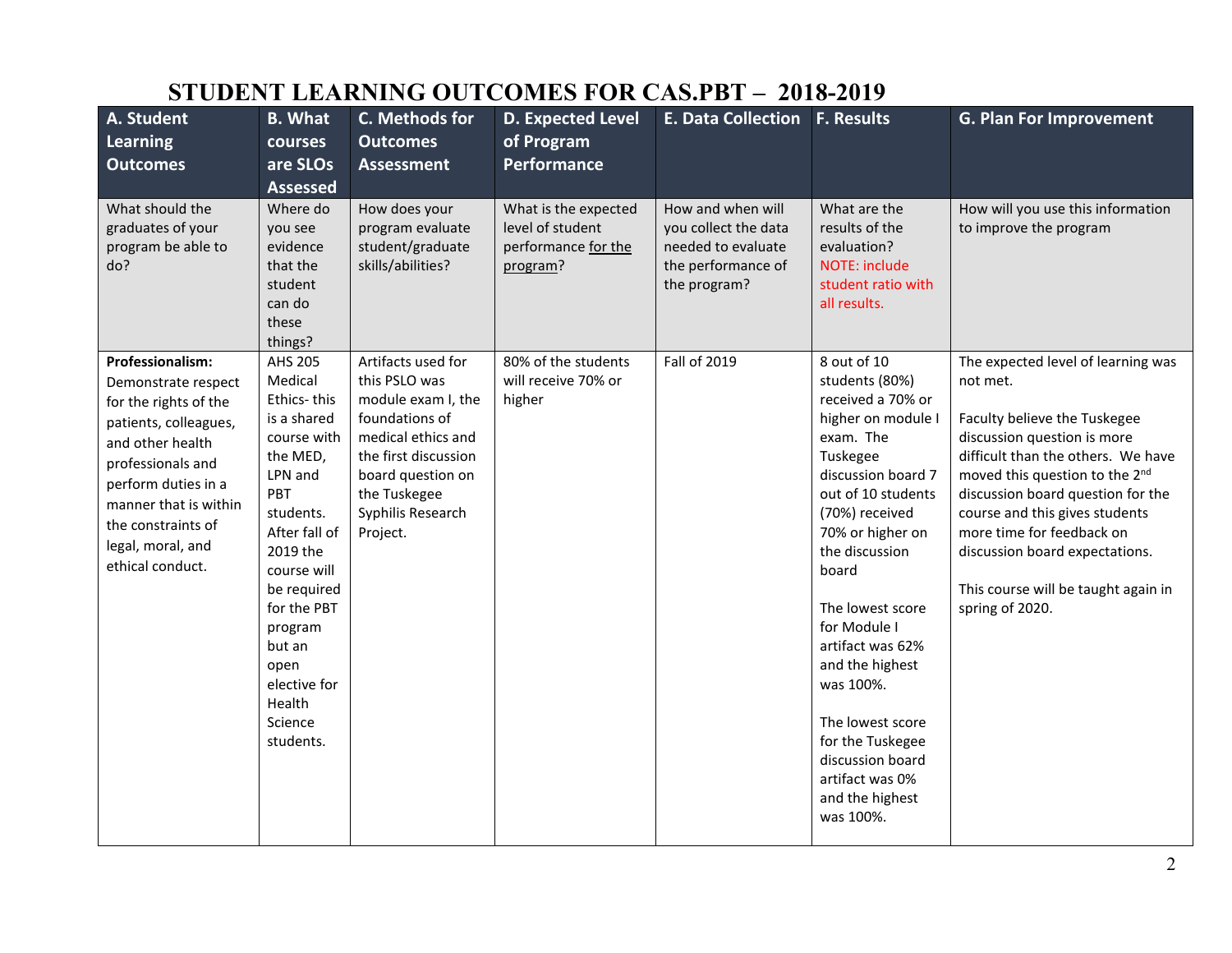|                                                                                                                                                                               |                                                                                   |                                                                                                                                                                                 | STUDENT LEARNING OUTCOMES FOR CAS.FBT – 2018-2020                           |                                                                                                       |                                                                                                                                                                                                       |                                                                                                                |
|-------------------------------------------------------------------------------------------------------------------------------------------------------------------------------|-----------------------------------------------------------------------------------|---------------------------------------------------------------------------------------------------------------------------------------------------------------------------------|-----------------------------------------------------------------------------|-------------------------------------------------------------------------------------------------------|-------------------------------------------------------------------------------------------------------------------------------------------------------------------------------------------------------|----------------------------------------------------------------------------------------------------------------|
| A. Student<br><b>Learning</b><br><b>Outcomes</b>                                                                                                                              | <b>B.</b> What<br>courses<br>are SLOs<br><b>Assessed</b>                          | C. Methods for<br><b>Outcomes</b><br><b>Assessment</b>                                                                                                                          | <b>D. Expected Level</b><br>of Program<br>Performance                       | E. Data Collection F. Results                                                                         |                                                                                                                                                                                                       | <b>G. Plan For Improvement</b>                                                                                 |
| What should the<br>graduates of your<br>program be able to<br>do?                                                                                                             | Where do<br>you see<br>evidence<br>that the<br>student can<br>do these<br>things? | How does your<br>program evaluate<br>student/graduate<br>skills/abilities?                                                                                                      | What is the expected<br>level of student<br>performance for the<br>program? | How and when will<br>you collect the data<br>needed to evaluate<br>the performance of<br>the program? | What are the<br>results of the<br>evaluation?<br>NOTE: include<br>student ratio with<br>all results.                                                                                                  | How will you use this information<br>to improve the program                                                    |
| <b>Critical Thinking:</b><br>Integrate, and unify<br>skills, knowledge and<br>attitudes necessary<br>for success within the<br>phlebotomy<br>profession body of<br>knowledge. | AHS 141<br>Phlebotomy<br>for<br>Healthcare<br>Providers                           | Artifacts used for<br>this PSLO was a<br>cumulative review<br>of the collection<br>tube type test<br>across three<br>cohorts fall of 2018,<br>fall of 2019 and fall<br>of 2020. | 80% of the students<br>will receive 70% or<br>higher                        | Fall terms 2018,<br>2019, 2020.                                                                       | 19 out of 23<br>students (82.6%)<br>received a 70% or<br>higher on the<br>artifacts chosen<br>for this<br>assessment.<br>The lowest score<br>for this artifact<br>was 0% and the<br>highest was 100%. | The expected level of learning was<br>met. Will continue to use<br>performance metrics to evaluate<br>results. |

#### **STUDENT LEADNING OUTCOMES FOR CAS BBT – 2018-2020**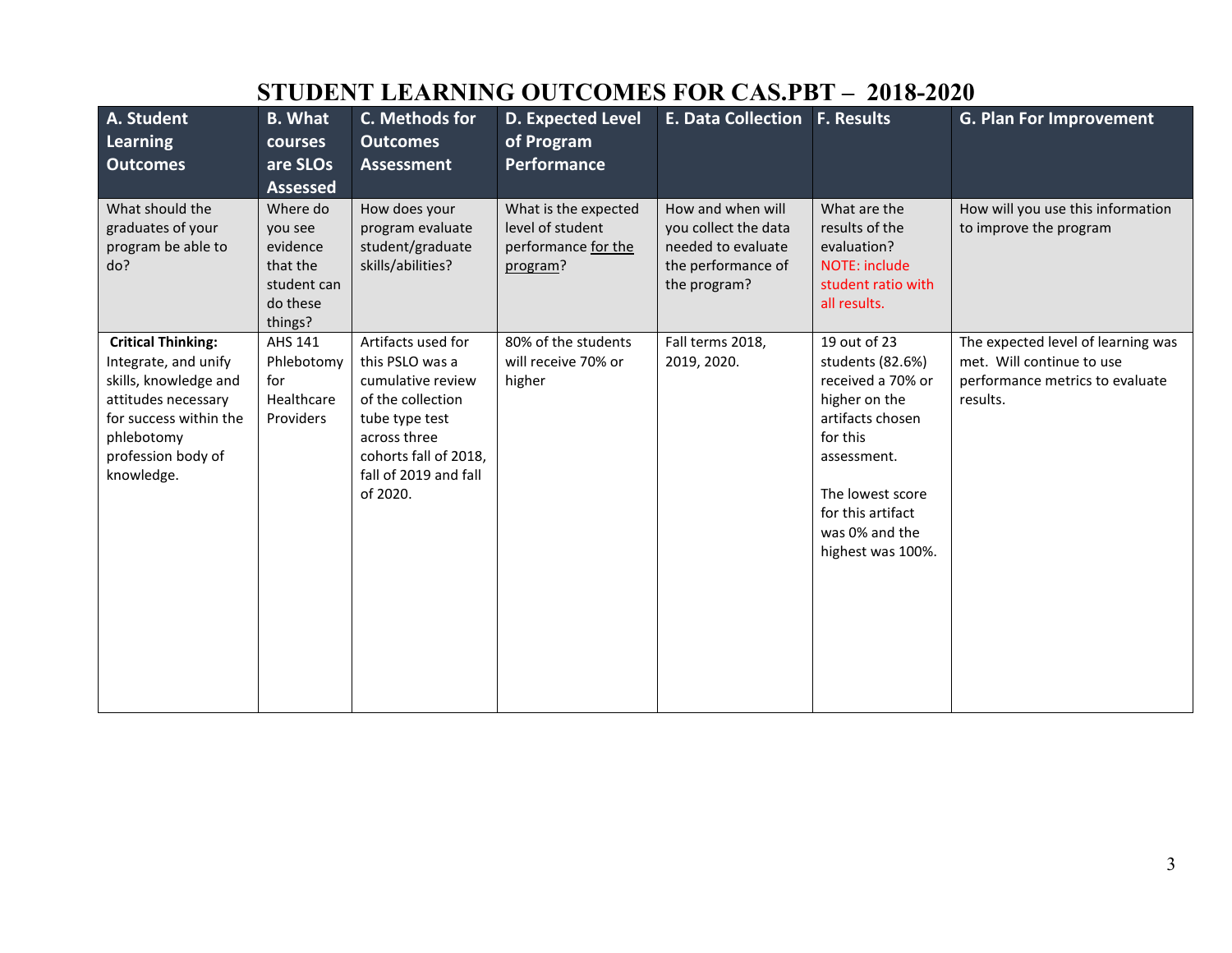# **STUDENT LEARNING OUTCOMES FOR CAS.PBT – 2019-2020**

| A. Student<br><b>Learning</b><br><b>Outcomes</b>                                                                                                                                                                                                  | <b>B.</b> What<br>courses are<br><b>SLOs</b><br><b>Assessed</b>                                                                                                                                                                                                      | C. Methods for<br><b>Outcomes</b><br><b>Assessment</b>                                                                                                                                          | <b>D. Expected Level</b><br>of Program<br><b>Performance</b>                | E. Data<br><b>Collection</b>                                                                          | <b>F. Results</b>                                                                                                                                                                                                                                                                                                                                                                                                       | <b>G. Plan For Improvement</b>                                                                                                                                                                                                                                                                                                                                                                                                                                                                                                   |
|---------------------------------------------------------------------------------------------------------------------------------------------------------------------------------------------------------------------------------------------------|----------------------------------------------------------------------------------------------------------------------------------------------------------------------------------------------------------------------------------------------------------------------|-------------------------------------------------------------------------------------------------------------------------------------------------------------------------------------------------|-----------------------------------------------------------------------------|-------------------------------------------------------------------------------------------------------|-------------------------------------------------------------------------------------------------------------------------------------------------------------------------------------------------------------------------------------------------------------------------------------------------------------------------------------------------------------------------------------------------------------------------|----------------------------------------------------------------------------------------------------------------------------------------------------------------------------------------------------------------------------------------------------------------------------------------------------------------------------------------------------------------------------------------------------------------------------------------------------------------------------------------------------------------------------------|
| What should the<br>graduates of your<br>program be able to<br>do?                                                                                                                                                                                 | Where do you<br>see evidence<br>that the<br>student can<br>do these<br>things?                                                                                                                                                                                       | How does your<br>program evaluate<br>student/graduate<br>skills/abilities?                                                                                                                      | What is the expected<br>level of student<br>performance for the<br>program? | How and when will<br>you collect the data<br>needed to evaluate<br>the performance of<br>the program? | What are the<br>results of the<br>evaluation?<br>NOTE: include<br>student ratio with<br>all results.                                                                                                                                                                                                                                                                                                                    | How will you use this information<br>to improve the program                                                                                                                                                                                                                                                                                                                                                                                                                                                                      |
| Professionalism:<br>Demonstrate respect<br>for the rights of the<br>patients, colleagues,<br>and other health<br>professionals and<br>perform duties in a<br>manner that is within<br>the constraints of<br>legal, moral, and<br>ethical conduct. | <b>AHS 205</b><br>Medical<br>Ethics-this is<br>a shared<br>course with<br>the MED, LPN<br>and PBT<br>students.<br>After fall of<br>2019 the<br>course will be<br>required for<br>the PBT<br>program but<br>an open<br>elective for<br>Health<br>Science<br>students. | Artifacts used for<br>this PSLO was<br>module exam I, the<br>foundations of<br>medical ethics and<br>the first discussion<br>board question on<br>the Tuskegee<br>Syphilis Research<br>Project. | 80% of the students<br>will receive 70% or<br>higher.                       | Spring of 2020                                                                                        | 20 out of 20<br>students (100%)<br>received a 70% or<br>higher on module I<br>exam. The<br>Tuskegee<br>discussion board<br>19 out of 20<br>students (95%)<br>received 70% or<br>higher on the<br>discussion board<br>The lowest score<br>for Module I<br>artifact was 75%<br>and the highest<br>was 95%.<br>The lowest score<br>for the Tuskegee<br>discussion board<br>artifact was 0%<br>and the highest<br>was 100%. | The expected level of learning was<br>met. Will continue to use<br>performance metrics to evaluate<br>results.<br>The improvement recommended<br>in fall of 2019 to move the<br>Tuskegee discussion board (DB) to<br>the second DB question required<br>showed higher level of student<br>success.<br>However, it should be noted only<br>2/20 students were PBT students.<br>AHS 205 is an open elective for<br>Health Science students. This will<br>change in Spring of 2022, only PBT<br>students will be taking this class. |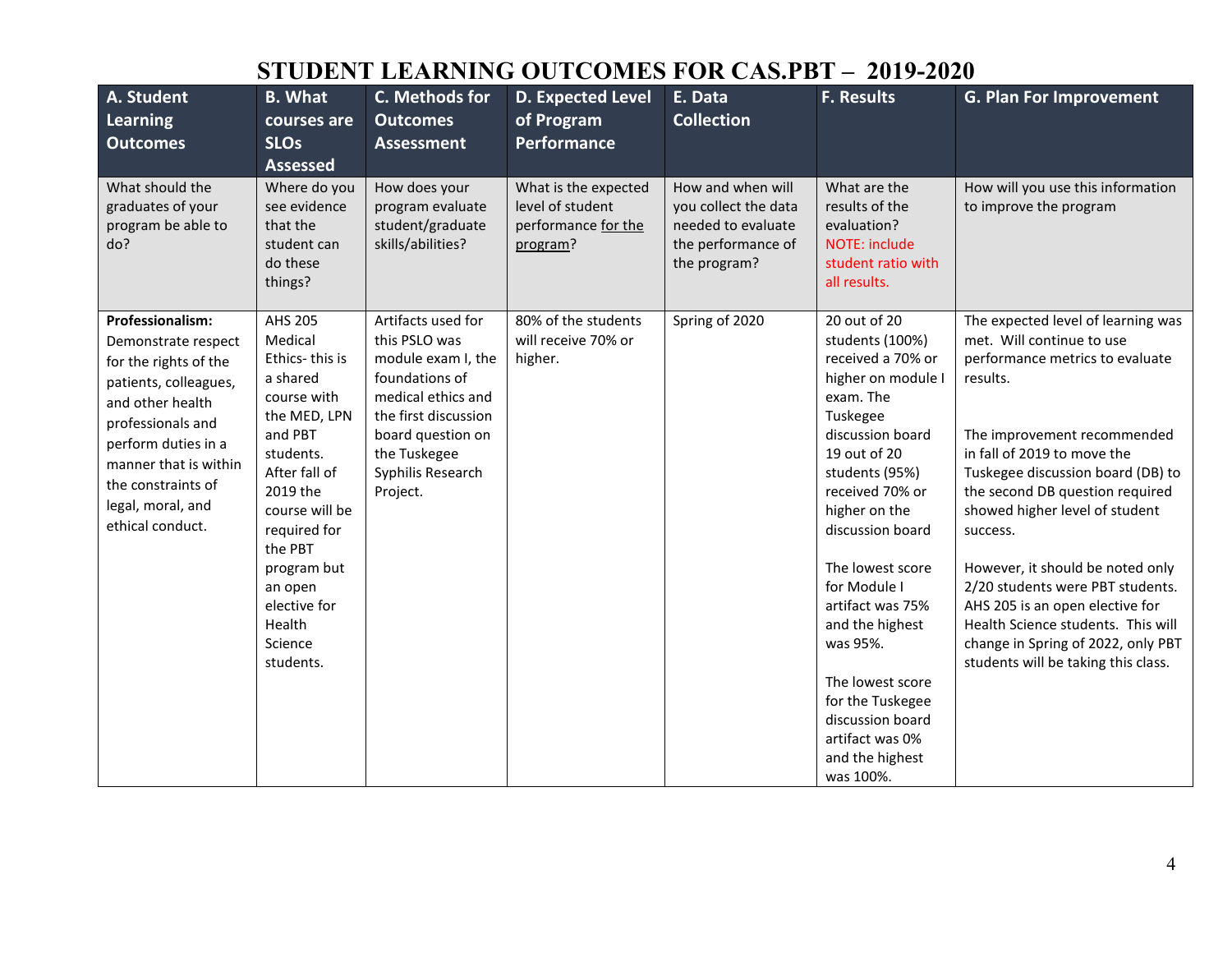# **STUDENT LEARNING OUTCOMES FOR CAS.PBT – 2018-2021**

| A. Student<br>Learning<br><b>Outcomes</b>                                                                                                                               | <b>B.</b> What<br><b>courses</b><br>are SLOs<br><b>Assessed</b>                   | C. Methods for<br><b>Outcomes</b><br><b>Assessment</b>                                                                                                                                 | <b>D. Expected Level</b><br>of Program<br><b>Performance</b>                | <b>E. Data Collection F. Results</b>                                                                  |                                                                                                                                                                                                                                                                     | <b>G. Plan For Improvement</b>                                                                                 |
|-------------------------------------------------------------------------------------------------------------------------------------------------------------------------|-----------------------------------------------------------------------------------|----------------------------------------------------------------------------------------------------------------------------------------------------------------------------------------|-----------------------------------------------------------------------------|-------------------------------------------------------------------------------------------------------|---------------------------------------------------------------------------------------------------------------------------------------------------------------------------------------------------------------------------------------------------------------------|----------------------------------------------------------------------------------------------------------------|
| What should the<br>graduates of your<br>program be able to<br>do?                                                                                                       | Where do<br>you see<br>evidence<br>that the<br>student can<br>do these<br>things? | How does your<br>program evaluate<br>student/graduate<br>skills/abilities?                                                                                                             | What is the expected<br>level of student<br>performance for the<br>program? | How and when will<br>you collect the data<br>needed to evaluate<br>the performance of<br>the program? | What are the<br>results of the<br>evaluation?<br>NOTE: include<br>student ratio with<br>all results.                                                                                                                                                                | How will you use this information<br>to improve the program                                                    |
| Integrate, and unify<br>skills, knowledge and<br>attitudes necessary<br>for success within<br>the phlebotomy<br>profession body of<br>knowledge. (Critical<br>Thinking) | <b>MLT 101</b><br>Introduction<br>to Medical<br>Laboratory<br>Technology.         | Artifacts used for<br>this PSLO was a<br>cumulative review<br>of the clinical<br>chemistry exam<br>across three<br>cohorts spring of<br>2019, spring of<br>2020 and spring of<br>2021. | 80% of the students<br>will receive 70% or<br>higher.                       | Spring terms 2019,<br>2020, 2021.                                                                     | 15 out of 15<br>students (100%)<br>received a 70% or<br>higher on the<br>artifacts chosen<br>for this<br>assessment.<br>The cohort<br>average for this<br>assessment was<br>93.3%.<br>The lowest score<br>for this artifact<br>was 79% and the<br>highest was 100%. | The expected level of learning was<br>met. Will continue to use<br>performance metrics to evaluate<br>results. |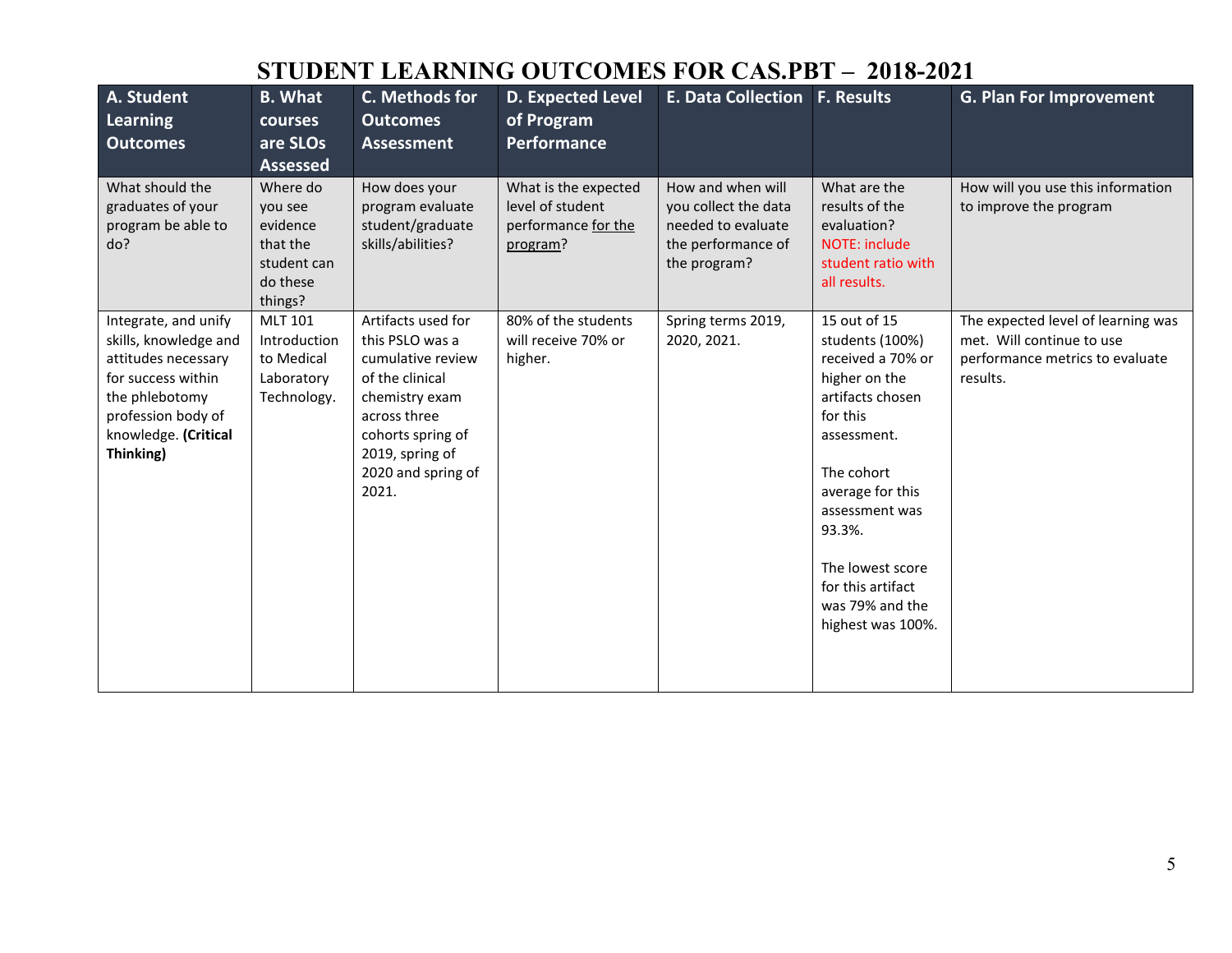# **STUDENT LEARNING OUTCOMES FOR CAS.PBT – 2020-2021**

| A. Student<br>Learning<br><b>Outcomes</b>                                                                                                                                             | <b>B.</b> What<br>courses are<br><b>SLOs</b><br><b>Assessed</b>                | C. Methods for<br><b>Outcomes</b><br><b>Assessment</b>                                                                                                                                                                                                                                                                                                      | <b>D. Expected Level</b><br>of Program<br>Performance                                                                                    | E. Data<br><b>Collection</b>                                                                          | <b>F. Results</b>                                                                                                                                                                                                                                                                                   | <b>G. Plan For Improvement</b>                                                                                 |
|---------------------------------------------------------------------------------------------------------------------------------------------------------------------------------------|--------------------------------------------------------------------------------|-------------------------------------------------------------------------------------------------------------------------------------------------------------------------------------------------------------------------------------------------------------------------------------------------------------------------------------------------------------|------------------------------------------------------------------------------------------------------------------------------------------|-------------------------------------------------------------------------------------------------------|-----------------------------------------------------------------------------------------------------------------------------------------------------------------------------------------------------------------------------------------------------------------------------------------------------|----------------------------------------------------------------------------------------------------------------|
| What should the<br>graduates of your<br>program be able to<br>do?                                                                                                                     | Where do you<br>see evidence<br>that the<br>student can<br>do these<br>things? | How does your<br>program evaluate<br>student/graduate<br>skills/abilities?                                                                                                                                                                                                                                                                                  | What is the expected<br>level of student<br>performance for the<br>program?                                                              | How and when will<br>you collect the data<br>needed to evaluate<br>the performance of<br>the program? | What are the<br>results of the<br>evaluation?<br>NOTE: include<br>student ratio with<br>all results.                                                                                                                                                                                                | How will you use this information<br>to improve the program                                                    |
| <b>Quality and Safety:</b><br>Conduct all clinical<br>and administrative<br>work with care and<br>accuracy while<br>demonstrating a<br>commitment to<br>accepted safety<br>practices. | AHS 144-<br>Phlebotomy<br>Clinical<br>Practicum                                | Artifacts used for<br>this PSLO was the<br>cohort average for<br>two psychomotor<br>task sheets. The<br>Affective Behavior<br>evaluation tool<br>covers all clinical<br>and administrative<br>tasks and<br>evaluated by the<br>clinical preceptor.<br>The 2 <sup>nd</sup> item is the<br>final phlebotomy<br>check-off done by<br>the course<br>instructor. | The expectation for<br>this artifact is higher<br>than previous course<br>work.<br>95% of the students<br>will receive 85% or<br>higher. | Spring of 2021                                                                                        | 5 out of 5 students<br>100% received<br>85% or higher on<br>the artifacts<br>chosen for this<br>Assessment.<br>The cohort<br>average for both<br>artifacts was<br>93.49%.<br>The lowest<br>average of both<br>artifacts was<br>91.5% with the<br>highest average of<br>both artifacts was<br>94.6%. | The expected level of learning was<br>met. Will continue to use<br>performance metrics to evaluate<br>results. |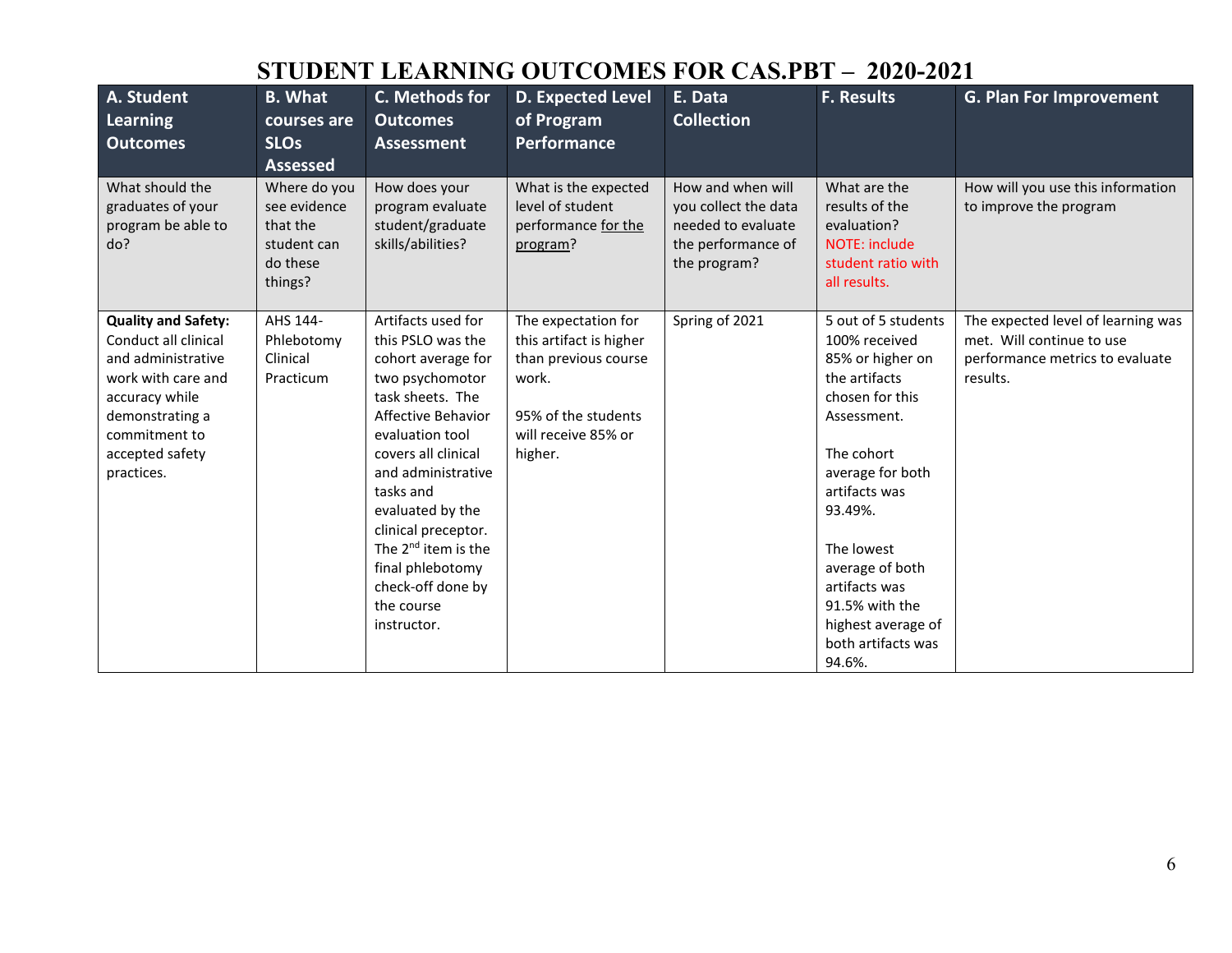#### **CONTINUOUS STUDENT IMPROVEMENT**

#### **This Cycle's Results and Comparison to Last Cycle's and Recommended Actions:**

There have been several significant changes since the last assessment cycle. We had transitioned the program to a 3-semester certificate as a Clinical Laboratory Assistant. This program was the phlebotomy program with a third semester added with an additional laboratory concept class and a second clinical rotation in the laboratory. The core classes AHS 141 and AHS 144 remained the same. The concept of this program was approved by advisory committee, but the application and the execution of the third semester, clinical rotation was a complete failure. The clinical affiliates did not know what to do with the students in clinical for the "Clinical Lab Assistant" component of training. We could not provide a consistent clinical experience for this component. Faculty decided to discontinue and revert back to the 2-semester PBT program. We made this transition with the 2018-2019 cohort.

Faculty have discussed the possibility of changing the PBT program to a one semester format. However, it would have to be 16 credit hours to qualify for financial aid. The two-semester format allows students to manage course load and clinical expenses (immunizations, background check, drug screen and uniforms). This can be a financial burden for some students and would be more severe in a one-semester format. The PBT program serves two purposes for our student demographic. The first, is an opportunity for a health care position, for those who do not have academic skills for the rigor of nursing or allied health curriculums. Secondly, students use it as opportunity for employment and then continue on with other health career goals. Phlebotomy offers a birds-eye view of many health care professions in a hospital setting.

**Note:** Licensure Pass Rates are not monitored for this program. The program ensures graduates meet all requirements to take the National ASCP certification exam for phlebotomy. However, certification is not required for employment. Any graduate who wishes to take the exam, the program director will complete all paper work necessary to endorse the student.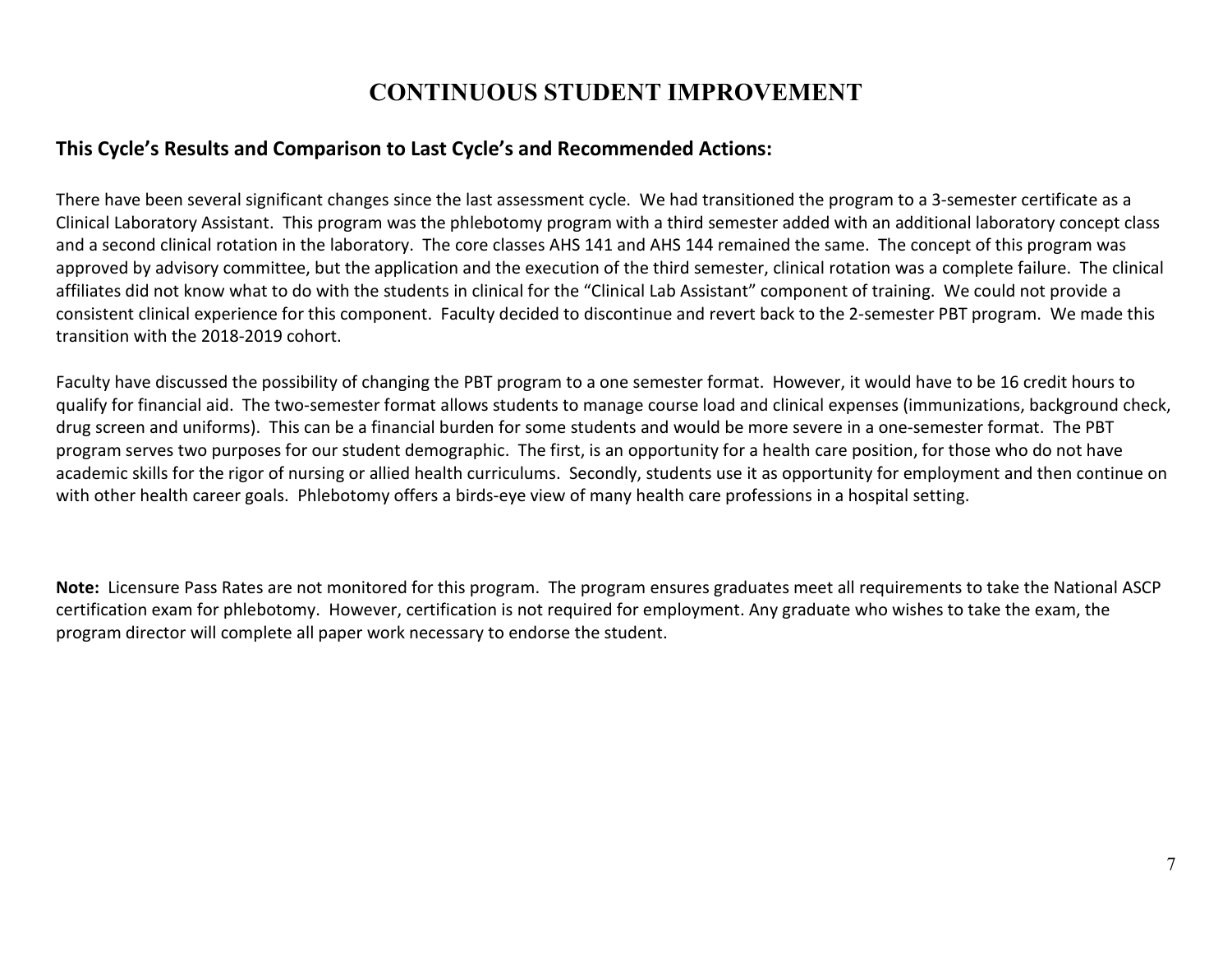#### **PROGRAM VITAL STATISCS**

| Indicator                                         | <b>Trend Analysis</b>                                                                                                                                                                                                                                                                          | <b>Action Plans</b>                                                                                                                                                                                                                                                 |
|---------------------------------------------------|------------------------------------------------------------------------------------------------------------------------------------------------------------------------------------------------------------------------------------------------------------------------------------------------|---------------------------------------------------------------------------------------------------------------------------------------------------------------------------------------------------------------------------------------------------------------------|
| <b>Program Enrollment Trends</b><br>12<br>10<br>8 | This is a low enrollment program<br>taking in only 16 students. The last<br>couple of years we have had low<br>enrollment numbers.<br>A contributing factor is a PBT program<br>through Work Force Development<br>(WFD). We have seen a decline in our<br>program since fall of 2018 when they | Faculty having been working on<br>ways to improve enrollment.<br>The program director is<br>communicating with other<br>Allied Health programs for<br>students who did not get into<br>their programs. The PBT<br>program offers them<br>opportunity to continue in |
|                                                   | began offering a 10-week program.<br>The WFD program is not eligible to<br>take ASCP exam.                                                                                                                                                                                                     | school, job opportunity and<br>place holder if they wish to<br>apply to their program of<br>choice again the next year.<br>Enrollment for fall 2021 looks<br>like it will be close to cap of 16<br>students.                                                        |
| 2017-2018<br>2018-2019<br>2019-2020<br>2020-2021  |                                                                                                                                                                                                                                                                                                |                                                                                                                                                                                                                                                                     |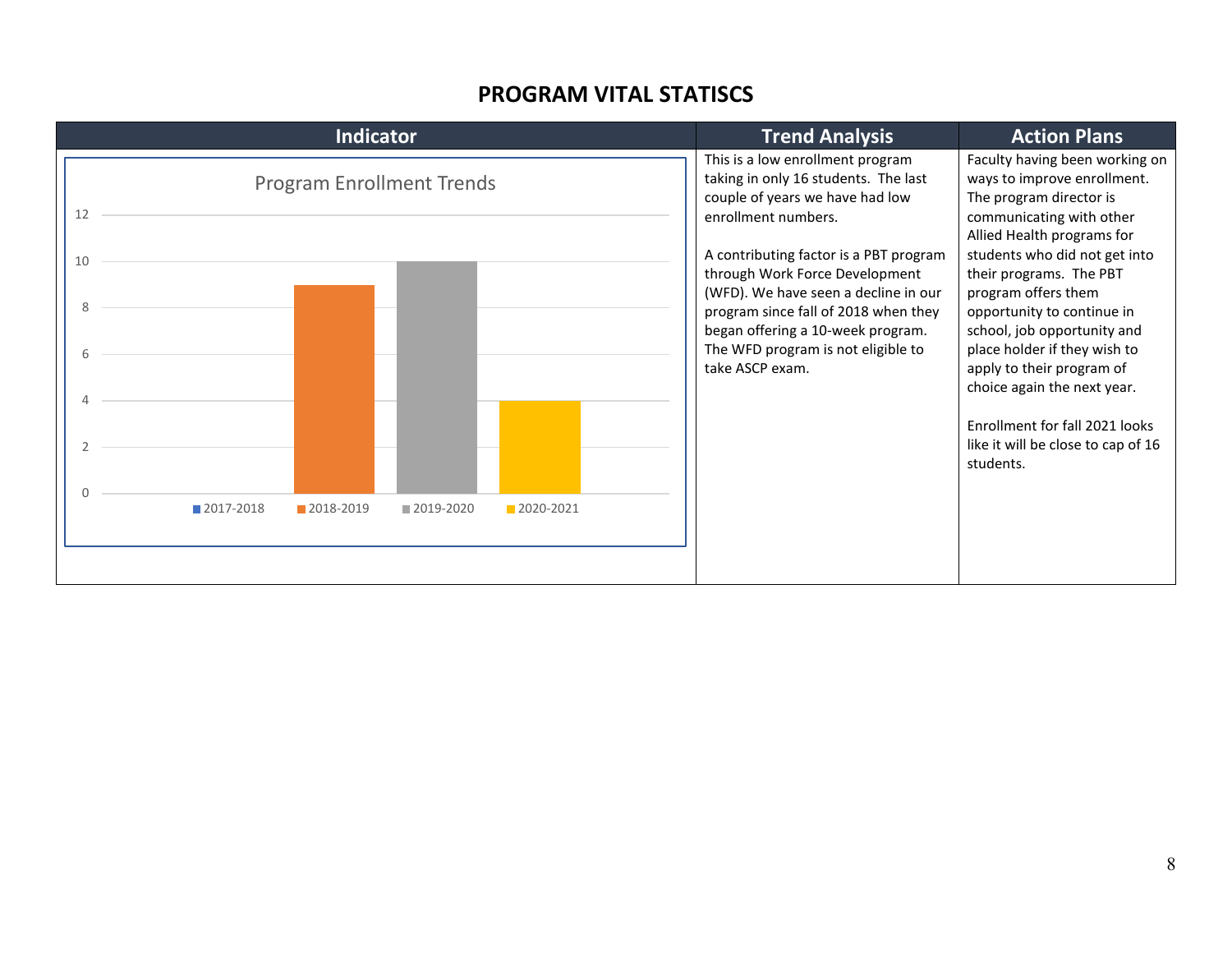| <b>Indicator</b>                                                      | <b>Trend Analysis</b>                                                                                                                                                                                                                                                | <b>Action Plans</b>                                                                                                                                                                                                                                                                       |
|-----------------------------------------------------------------------|----------------------------------------------------------------------------------------------------------------------------------------------------------------------------------------------------------------------------------------------------------------------|-------------------------------------------------------------------------------------------------------------------------------------------------------------------------------------------------------------------------------------------------------------------------------------------|
| <b>Fall to Spring Persistance</b><br>100%<br>90%<br>80%<br>70%<br>60% | Fall to spring persistence is always<br>significantly impacted by the failures<br>in the BIO 110 anatomy and<br>physiology class.<br>2018-2019 - Three students were not<br>successful in BIO 110.<br>2019-2020 - Only one student was not<br>successful in BIO 110. | Faculty will continue to discuss<br>rigor of BIO 110 and advise<br>students of studying and<br>tutoring options at FDTC.<br>Faculty have been told that BIO<br>110 was content heavy, and<br>the science department has<br>revised. Hopefully, we should<br>see better student success in |
| 50%<br>40%<br>30%<br>20%                                              | 2020-2021 - This data was skewed<br>due to a student joining the spring<br>term. We had a MLT student who was<br>unsuccessful in fall MLT courses.                                                                                                                   | fall of 2021.                                                                                                                                                                                                                                                                             |
| 10%<br>0%<br>2017-2018<br>2018-2019<br>■2019-2020<br>2020-2021        | Faculty were able through course<br>substitution for concepts completed in<br>MLT program for the student to<br>transfer to PBT program.                                                                                                                             |                                                                                                                                                                                                                                                                                           |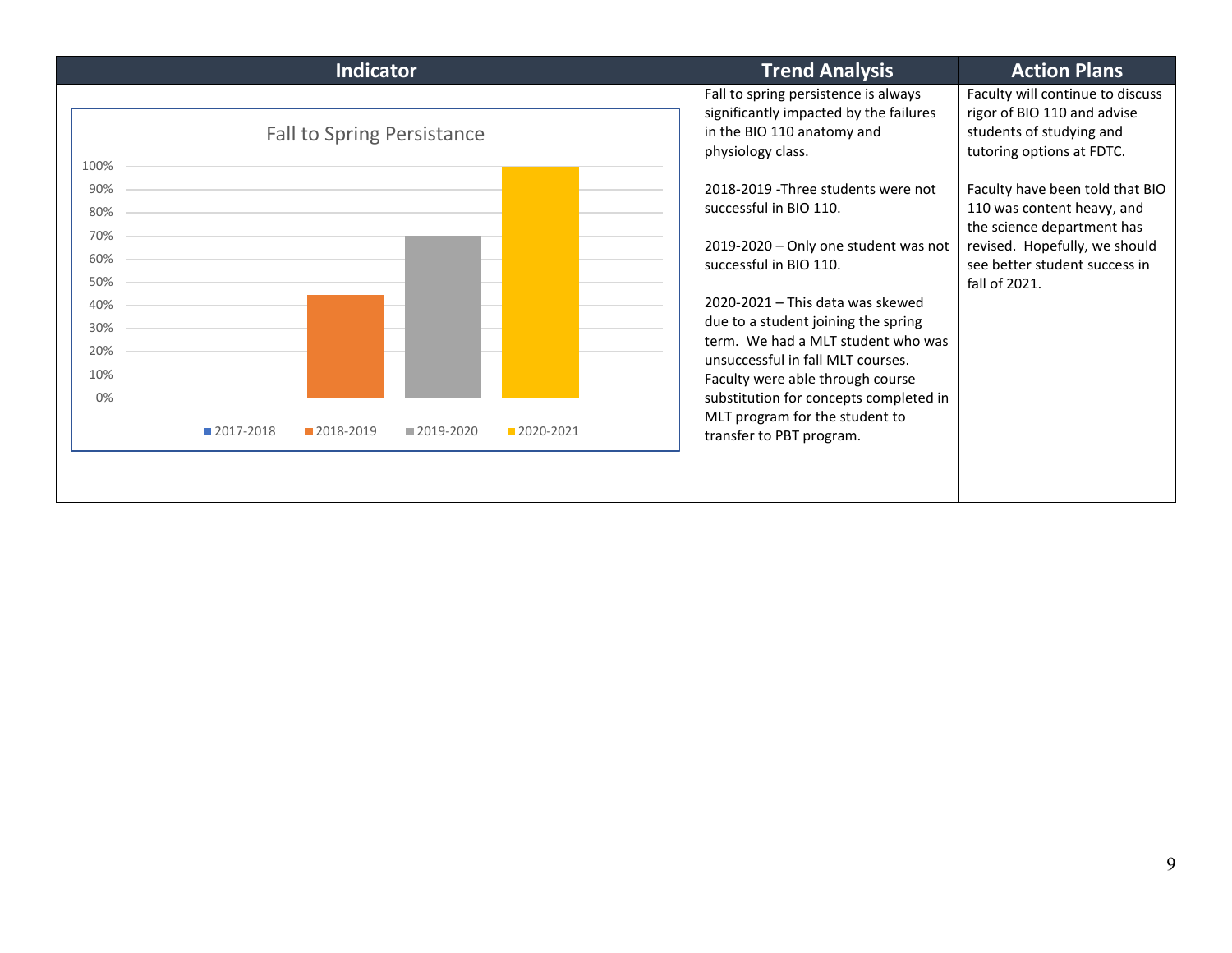| Indicator                                                         | <b>Trend Analysis</b><br><b>Action Plans</b>                                                                                                                                                                                                                                                     |
|-------------------------------------------------------------------|--------------------------------------------------------------------------------------------------------------------------------------------------------------------------------------------------------------------------------------------------------------------------------------------------|
| <b>Graduation Rates</b><br>100%                                   | Normally students who make it to 2 <sup>nd</sup><br>Faculty will continue to support<br>semester will graduate. Those who do<br>students and help them with<br>not have difficulty with a general<br>time management.<br>education course.                                                       |
| 90%<br>80%<br>70%<br>60%<br>50%<br>40%<br>30%<br>20%<br>10%<br>0% | 2018-2019 we had a student who was<br>not successful in ENG 155 and SPC<br>205.<br>2019-2020 one student was not<br>successfully in CPT 170.<br>2020-2021 - We added a student in<br>spring and all graduated.<br>Faculty believe this is a time-<br>management issue of individual<br>students. |
| 2020-2021<br>2017-2018<br>2018-2019<br>2019-2020                  |                                                                                                                                                                                                                                                                                                  |
|                                                                   |                                                                                                                                                                                                                                                                                                  |